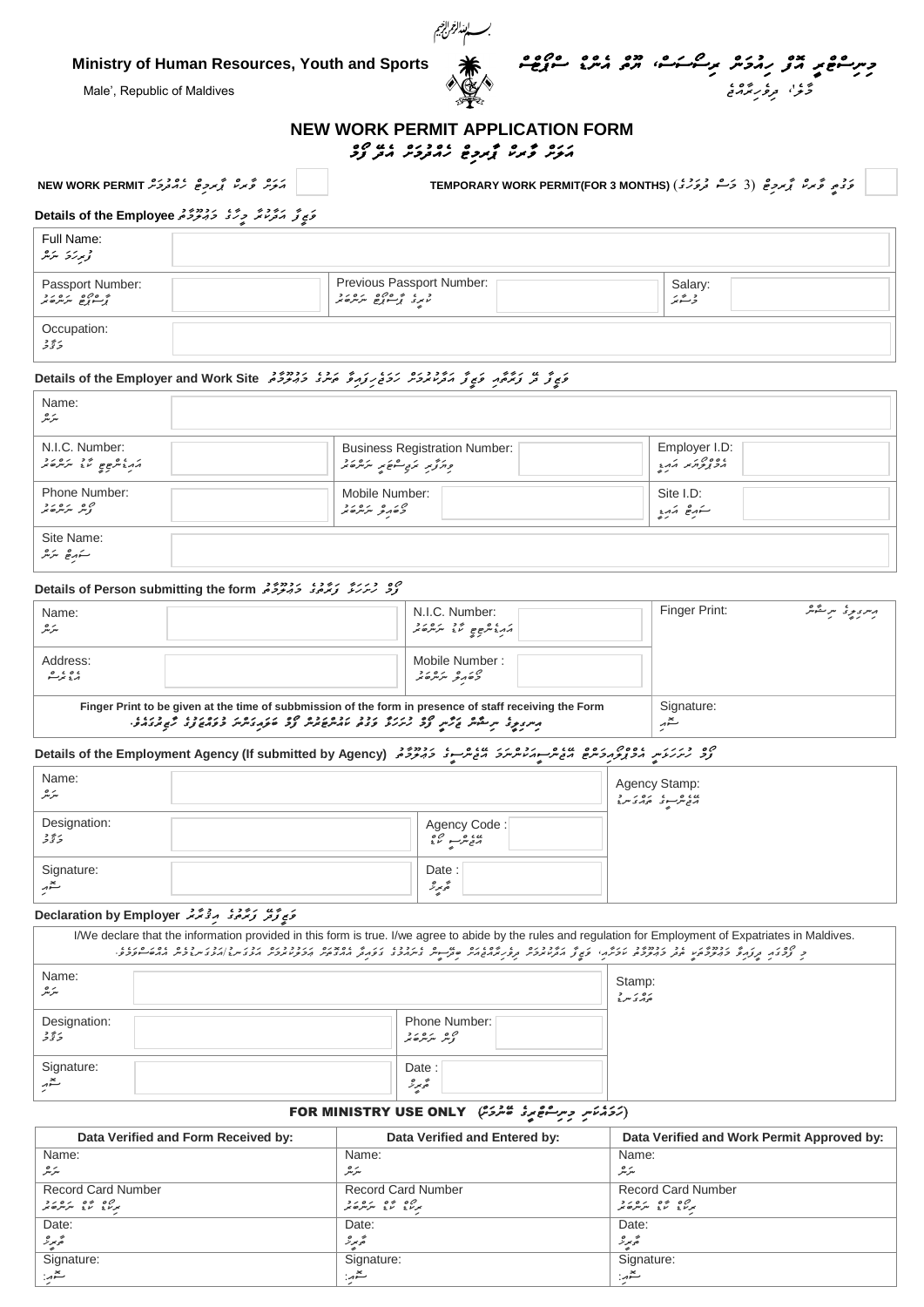## <del>ْ</del> وَمِرِ وَﺳَّﺔﻣَﺘَﻢ وَﺗُﺮْﺣَّﺔ وَﺳُّﺮُﺩَﻳَّﺮُ ﻣُّﺮُّﻣُّﺮَﺔ ۚ وَوَّ ﻫَﻨَ ﺭَﺗَﺮَﺭََّّﻮُﺑَّﺮَّ ﻣَّﺮَّﻣ

### **Documents to be submitted if applying for Work Permit (Domestic)**

| میں دیگر و موضوع ہے اور تھ پیدا کر دست کے درگرد کر دیگر دیکھ دورہ دورہ دورہ دورہ ہیں۔<br>موسم دیگر گردیوں ہے اور تھ اور سر اور اس کا دیکھ کر دیگر کھی تھی اور اس کے دورہ دیکھ اور اس کی ان کا ان کے دور<br>Passport Data Page Copy (One year Validity)                                                                                                                                                                                                                                                                                                          |  |
|-----------------------------------------------------------------------------------------------------------------------------------------------------------------------------------------------------------------------------------------------------------------------------------------------------------------------------------------------------------------------------------------------------------------------------------------------------------------------------------------------------------------------------------------------------------------|--|
| ו זי גודלי גם גם הסיס וסי גז דיני וסירי<br>קיש א תקית זה תקני האהת האת האת התא איז ב היית<br>Employer National Identity Card (Original)                                                                                                                                                                                                                                                                                                                                                                                                                         |  |
| יני אם יא מקרים כיסיי גם כ<br>Letter Of Appointment (Original)                                                                                                                                                                                                                                                                                                                                                                                                                                                                                                  |  |
| ק יז מי קזים וכם 2011 קודקים 10 בקקוד קקיר 10 בקקוד קודקים מי המודינים במודינים קודקים ובינים קודקים.<br>פוציון בקיצות ייקויק הקקית ונוקות ובי קיקקקי ייקודי ובכן קיקקים ובקודקים וקודקים בקודקים מודינים מודינים הקידק<br>National Identity Card Original of the Person Submitting the Form (If not Submitted by the Employer)                                                                                                                                                                                                                                 |  |
| بروء ريره بري شوع بره از شرد<br>5<br>"Ra'vehinge" Registry (Original)                                                                                                                                                                                                                                                                                                                                                                                                                                                                                           |  |
| و ده و دره پای دور پایی در دور در دوره در دید دره در در دره در دوره در دوره در در و در در در در در در در در در<br>و در و پروچر متر و دهید و با حسوم در دوره در در در در در در در مدیر مارسر در در در در در در در در در در در در<br>6<br>Letter issued by the owner of the residence, if the applicant is living separately (Original)                                                                                                                                                                                                                           |  |
| פי כל שיכרי ומשיינייקים וסניני פי כל נס אס בין ולא יכרו ניסיים.<br>פי כל שיכריו ומשיינייקים וייעיותים פי כל ניה ויושא קקול ויחוד וייחוד<br>$\overline{7}$<br>Original Doctor Certificate issued to the patient (If Applying for Attendant)                                                                                                                                                                                                                                                                                                                      |  |
| קים קיין הם נומן במקום במוניק במונים הגדם במונים במוניק המקום במוניק במוניק בבית.<br>קימו קייקפית הבק במקום מהודית היב צימקה יוקבי מהודית היב קיקציאות בצוקקים במסור בקודק בבית עדי<br>8<br>Copy of the Agreement between the Applicant and the Owner of the Residence (If Rented)                                                                                                                                                                                                                                                                              |  |
| קס לגדלת פן צ' ט' דורס מסודר קס בנובנס וונית נדודר וזכב נבט בין די סבר.<br>צב לגדלת פן צ' בן נדודות יותיותכי צב לגדלכת הליו נדודו ופטוקיובל הקיין הריות.<br>9<br>Letter from the employer, authorizing a particular person to submit the form on behalf of the employer.                                                                                                                                                                                                                                                                                        |  |
| הקתק הת החדש תהואצה פצון האיניג מצו היום בין היום וכן הכנה בפת כאמנים היום בין שינו היום הסופי הסופיים ביותר ו<br>הקתק הת החדש תהואצה פצון האיניג גידוני מיודעים בין החדש יוקפה בפת כאומנים, מיודעים ובין בינד היוקדים מיודעים ב<br>קקס המצים של מנה הגביל הבקוד הקדם בקבל קדור בין הייני.<br>מכת סתמתי הם פתיירה משיך הבקמת הייקודיות בקדור בין בין הייני.<br>10<br>Original Guarantee letter issued by the employer of the applicant. (if the applicant is working under a professional work permit issued to<br><b>Educational Sector or Medical Sector)</b> |  |
|                                                                                                                                                                                                                                                                                                                                                                                                                                                                                                                                                                 |  |
| Documents to be submitted if applying for Work Permit                                                                                                                                                                                                                                                                                                                                                                                                                                                                                                           |  |
| س د پروه پر دوره سه سه سه د د پر اوسر ۱۳۹۰ مردم کو در دره پروه با دوره در ۲۰ مردم د ده ده ده می بر مردم د<br>Passport Data Page Copy (One year Validity)                                                                                                                                                                                                                                                                                                                                                                                                        |  |
| ر پر ۲۶۴٬۰۶ میلاد مرد برور ۲۵۲۵ مرحد به ۶۵ مربور مرد د.<br>دی تر تروبر پر در بروبر در بروبر سرد برور ساد و مربور<br><b>Employer National Identity Card (Original)</b>                                                                                                                                                                                                                                                                                                                                                                                           |  |
| Letter Of Appointment (Original)                                                                                                                                                                                                                                                                                                                                                                                                                                                                                                                                |  |
| ן קי מי קדים וכם הגם קדיקים קים בקקדו קקי קסר בקקדו הדיבה - היו היום הסקים קסק מידינה קיים ב-<br>פוציצי בקיצק וקייק הקייק צוקקיטית ציבי קיקקל יוקבי "ציבי קיקקל בקודקי קוקקיקיטיק הייקפקיק או ב- הייקודיק<br>National Identity Card Original of the Person Submitting the Form (If not Submitted by the Employer                                                                                                                                                                                                                                                |  |
| ەچپور سوھ پرىھ ەيرى مەمەم بولىرى تىم (پرىترنومىتىرى بىرمى)<br>Attested copies of Educational/ Professional Certificates (If Professional)                                                                                                                                                                                                                                                                                                                                                                                                                       |  |
| ە يەە مەەر بەھ «رىر مەەھبرىرە ھەم مەمدە بىر ئەھم بىر ئەھم بىر ئەھرى ئارلىرى ئارلىرى ئارلىرى ئارلىرى ئارلىرى ئا<br>Attested copies of Trade Certificate or Experience Letter (If Non - Professional)                                                                                                                                                                                                                                                                                                                                                             |  |
| National Identity Card Original of the Person signing on behalf of the company (If employed by a company)                                                                                                                                                                                                                                                                                                                                                                                                                                                       |  |
| ם כיוון יי אי איכס מסיון לה כיונים וום וליול ולכל וינו ויי ויים.<br>וכ נינועים פאו ב ואמים ישים וכ נינועים בנים ומים ופרטאמוכב הספר היה                                                                                                                                                                                                                                                                                                                                                                                                                         |  |

8 <u>زو زیر زنوس ویچ تو نور مرکز در مرکز نور مرکز زندگی نوم مرکز کو سرح کر مبکو</u> Letter from the employer, authorizing a particular person to submit the form on behalf of the employer.